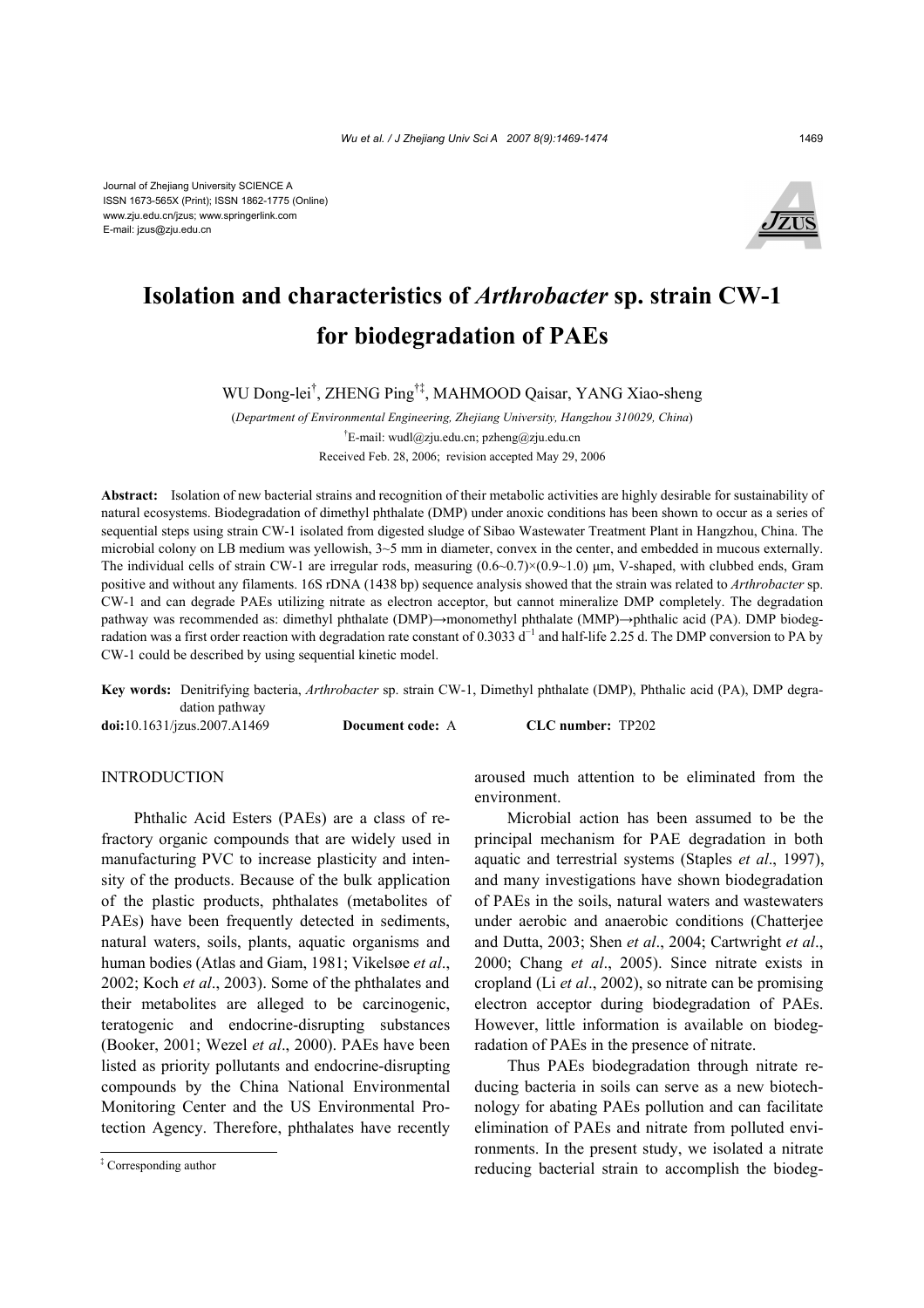radation of PAEs, and proposed PAEs biodegradation pathway under denitrifying conditions.

## MATERIALS AND METHODS

#### **Enrichment and isolation of CW-1**

The digested sludge used as inoculum for the present research was collected from Sibao Wastewater Treatment Plant in Hangzhou, China. The minimal medium used for isolation consisted of  $CaCl<sub>2</sub>·2H<sub>2</sub>O$  $(0.3 \text{ g/L})$ , Na<sub>2</sub>HPO<sub>4</sub>·2H<sub>2</sub>O  $(0.065 \text{ g/L})$ , MgCl<sub>2</sub>·6H<sub>2</sub>O  $(0.165 \text{ g/L})$  and 1.25 ml/L trace element solutions I and II respectively (Qian and Min, 1986). The minimal medium used for enrichment contained 300 mg/L of  $NO_3^-$  as electron acceptor and 100 mg/L of dimethyl phthalate (DMP) as the sole carbon and energy source. The sludge was put in a 4 L glass bottle and enrichment medium was applied on daily basis in draw and fill mode, and the culture was flushed with argon gas for 10 min before incubation at 30 °C each time to create anaerobic conditions. Enrichment was carried out for 6 months.

After enrichment, various dilutions of sludge were spread onto the solid minimal medium containing DMP and nitrate. The plates were incubated at 30 °C for 48 h under anoxic condition created by pyrogallic acid and sodium hydroxide (Zheng, 2005). The separated colonies were serially picked up and transferred onto the minimal medium repeatedly until pure isolate was obtained. After isolation, the CW-1 strain was transferred onto LB medium for preservation and further use.

LB culture medium containing beef yeast 30 g/L, peptone 50 g/L, NaCl 30 g/L, and 1.0 mol/L NaOH was used to adjust pH at 7.2.

### **Phenotypic characterization**

Selected colonies were singled out from LB agar plate into 1 ml distilled water. The bacterial suspension was stained by 1% to 2% solution of phosphotungstic acid (PTA) in a pH range of 6.5 to 7.0 for 15 to 30 s. By using a light microscope (TEM) (JEM1230, Japan), observations on cell morphology of CW-1 strain were carried out.

## **16S rDNA gene sequencing and phylogenetic analysis**

16S rDNA analysis was carried out according to protocol developed by Ruan *et al*.(2005). DNA of the isolate was extracted by a slightly modified procedure of Wilson (1997). 16S rDNA genes were amplified using PCR with Taq polymerase (Boya) and the universal primer pair of 20F (5′-AGAGTTTGATCCT GGCTCAG-3′) and 1500R (5′-GGTTACCTTGTTA CGACTT-3′) described by Weisburg *et al*.(1991), and determined by the Shanghai Boya Biological Technique Company. Related sequences were obtained from the GenBank database of the NCBI (National Center for Biotechnological Information). Novel sequences were gapped, and unique sequences were subjected to a Blast search against Gene Bank. The final phylogenetic tree was constructed with the help of MegAlign software of DNASTAR based on the 16S rDNA sequences of 10 strains close to strain CW-1.

#### **Experiments for DMP biodegradation**

One of the pure isolates (strain CW-1) was selected and pre-cultured in 100 ml sterile LB culture medium on a rotary shaker at 120 r/min under photophobic conditions. After 1 d, the cells were harvested by centrifugation at 10000 r/min for 5 min at 4  $\rm{^{\circ}C}$ , and then washed with 10 ml of K<sub>2</sub>HPO<sub>4</sub>-KH<sub>2</sub>PO<sub>4</sub> buffer solution (0.02 mol/L) under sterile conditions. Centrifugation and washing with buffer were repeated thrice. One-hundred ml cell suspension was prepared as inoculum by using  $K_2HPO_4$ -KH<sub>2</sub>PO<sub>4</sub> solution.

The concentration of the minimal medium and  $NO<sub>3</sub><sup>-</sup>$  was the same as that used for enrichment of culture and transferred to the serum bottle. After autoclaving at 121 °C for 30 min, the filter sterilized DMP (100 mg/L) was allowed to cool down. Fifteen ml inoculation sample was added into the 150 ml capacity serum bottle. Then the culture was flushed with argon gas for 10 min to drive the oxygen out. Sterile conditions were ensured in carrying out all these steps to avoid contamination.

All experimental cultures were incubated at fixed temperature (30 °C) under photophobic conditions. All experiments were conducted in duplicate along with their uninoculated controls.

Aqueous samples were periodically withdrawn by sterile syringes, and centrifuged at 6000 r/min for 5 min. Aqueous solution was extracted through 0.22 µm membrane and was subsequently analyzed with high-pressure liquid chromatography (HPLC).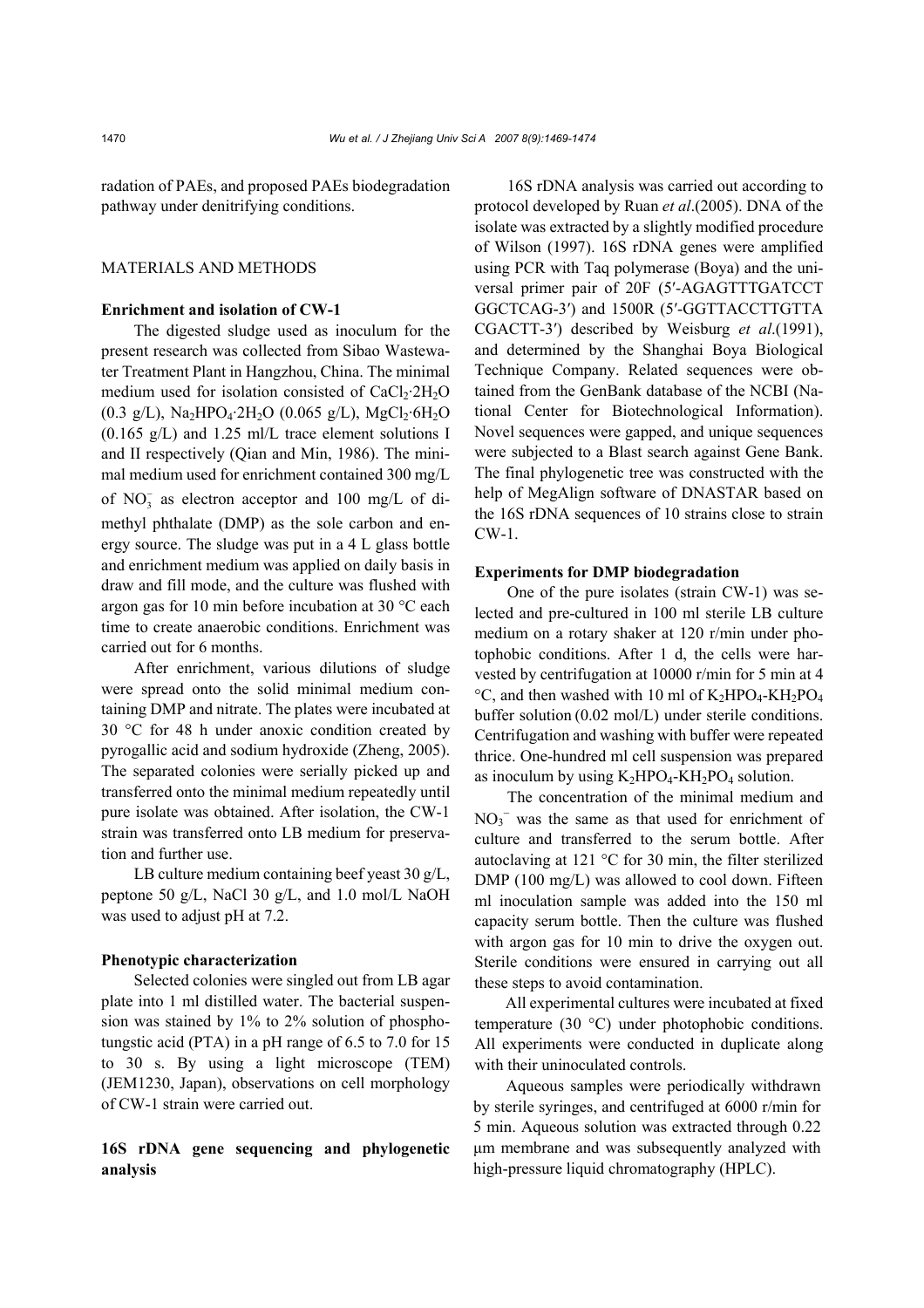#### **Analytical procedures**

The samples were analyzed to determine the amounts of DMP through HPLC (Agilent 1100 Series, USA) equipped with Diotron array Detector and Zorbax SB C18 (4.6×150 mm, 5 µm) Chromatography column.

The mobile phase was methanol-0.5% of acetic acid solution (50:50,  $v/v$ ) at flow rate of 1.00 ml/min. UV detector and detecting wavelength was set at 254 nm.

Liquid chromatography mass spectrometry (LC-MS) was performed by using Agilent 1100 SL machine. The mass spectrometry was operated with ESI ionization source, positive mode, mass scanner range of 100~300 amu, fragment at 100 V; drying gas flow was 13.0 L/min; nebulizer pressure was 60 Psig; drying gas temperature was 350 ºC and capillary voltage was 4000 V. The rest of the analytical methods were identical to HPLC. The reaction kinetics was calculated according to (Bittrich *et al*., 1979).

## RESULTS AND DISCUSSIONS

#### **Isolation and identification of strain CW-1**

Colonies formed on agar plates of LB media (see "Materials and Methods") under anaerobic conditions were subjected to be studied genetically by means of PCR-amplified 16S rDNA fragments. The partial 16S rDNA sequence of the strain (comprising 1438 nucleotides) was determined. The sequence was submitted to the GenBank database where accession No. DQ234386 was allotted for the said sequence. A phylogenetic tree was constructed based on the 16S rDNA sequence as described in "Materials and Methods". Phylogenetic tree for strain CW-1 based on 16S rDNA sequences is shown in Fig.1.

Database search with the 16S rDNA sequences showed *Arthrobacter ardleyensis* to be the closest relative of strain CW-1, because it was clustered closely with it. The bacterial strain thus obtained was designated as *Arthrobacter* sp. CW-1.

#### **Characterization of isolate**

The cells of DMP-degrading *Arthrobacter* sp. strain CW-1 are irregular rods, measuring (0.6~0.7)×  $(0.9~1.0)$  µm. Individual cells are V-shaped, with clubbed ends, Gram positive and without any filaments. Some smaller rods with round shape (cocci) were also found in the culture (Fig.2), arranged singly, in pairs, or in irregular clusters. The morphological characteristics of strain CW-1 are shown in Fig.2. The colony on LB medium was yellowish, 3~5 mm in diameter, convex in the center having mucous on the surface.



**Fig.1 Neighbor-joining tree based on 16S rRNA gene sequences showing the phylogenetic positions of strain CW-1 in the Group 20, irregular, nonsporing Gram-positive rods. The scale indicates percent of substitutions per nucleotide position, and the numbers in parentheses are GenBank database accession numbers**



**Fig.2 Electron micrograph of strain CW-1**

## **Biodegradation of DMP under anoxic conditions**

Comprehensive screening protocols, such as GC-MS or LC-MS of fractionated samples, can identify several hundreds of individual components in complex environmental samples, and combined with the potential of tandem mass fragmentation (MS) technique might be used to identify unknown compounds. In the present study, the components of culture liquid were analyzed through HPLC and LC-MS techniques. The results demonstrated that there were three noticeable peaks with retention times at 2.344, 2.986 and 4.881 min respectively in the MS (Fig.3).

Analysis by LC-MS showed that the phthalates could be predictably cleaved at the carbon-carbon bonds between the aromatic ring and the carbonyl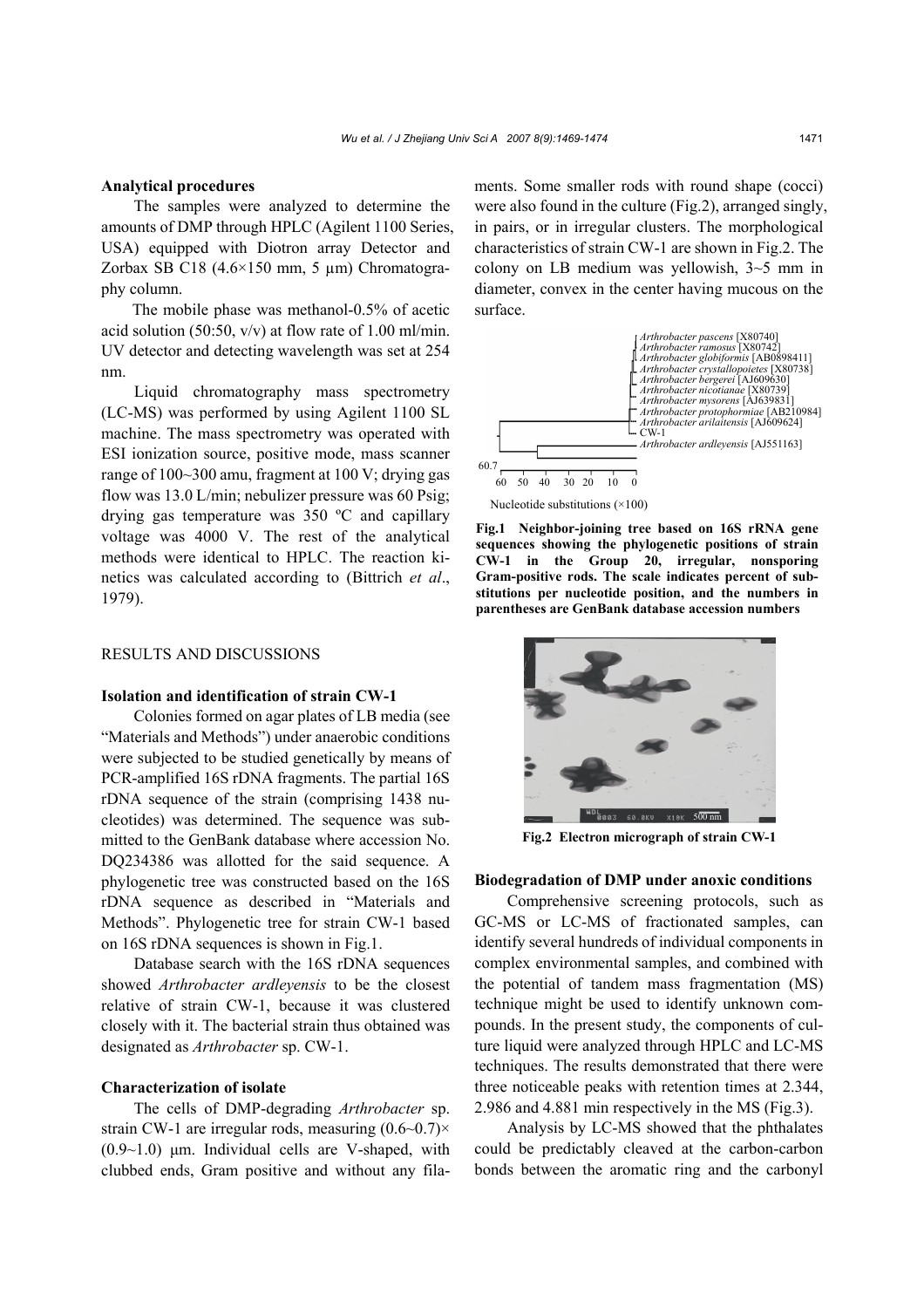

**Fig.3 HPLC chromatograms of DMP degradation by strain CW-1. Peaks show the presence of PA, DMP and MMP in minimal medium**

groups and the carbon-oxygen bonds linking the carboxyl groups to the alkyl chains. Cleavage of these bonds in DMP would yield fragments of molecular mass 166 and 180, and a phthalate possessing a methyl alkyl chain would produce all two fragments. LC-MS analysis of commercial standards confirmed the predicted fragmentation, with peaks 167.1 m/z and 181.1 m/z present in the DMP mass spectrometry profile, and other peaks detected in the DMP profile.

The peak at 4.881 min had the same retention time as that of the standard DMP sample; the MS displayed molecular ion peak (DMP+H) at 195.1 m/z. Other discernible peaks in the mass spectrum were 217.1 m/z (DMP+Na), 233.1 m/z (DMP+K), so the peaks were identified as DMP.

The retention time for the peak at 2.344 min is analogous to that for PA standard sample; the MS exhibited molecular ion peak (PA+H) at m/z 167.1. In this minimal culture liquid, other discernible peaks in the mass spectrum above 200 m/z [i.e. 205.1 m/z (PA+K), 206.1 m/z (PA+Ca), 227.1 m/z (PA+Na+K), 243.0 m/z (PA+K+Ca−2H), 245.0 m/z (PA+K+Ca)] were identified as PA.

For the peak at retention time of 2.986 min, the MS displayed molecular ion peak (MMP+H) at 181.1 m/z, while other discernible peaks in the mass spectrum were 203.1 m/z (MMP+Na), 219.1 m/z (MMP+K), 220.1 m/z (MMP+Ca), 241.1 m/z (MMP+Na+K), 257.0 m/z (MMP+K+Ca−2H), 259.0 m/z (MMP+K+Ca); these MS peaks indicated the presence of MMP.

DMP, MMP and PA were also detected in the culture liquid. It could be deduced that MMP and PA may be the first and second intermediates during DMP biodegradation under anoxic conditions.

Phthalate has the basic structure of an esterified benzene dicarboxylic acid with two alkyl chains. Commonly, primary biodegradation of the phthalate involves the sequential hydrolysis of the ester linkage between each alkyl chain and the aromatic ring, forming first the monoester and subsequently phthalic acid (PA). Wang *et al*.(1999) reported that under anaerobic conditions, mono-*n*-butyl phthalate (MBP) and PA were the ultimate products of di-butyl phthalate (DBP) hydrolysis in the presence of nitrate. Xia *et al*.(2002) also found that the PA was the intermediate compound during anaerobic biodegradation of PAEs.

In our present investigations, we obtained MMP and PA in minimal medium when DMP and nitrate were supplied in the minimal culture. It implies that *Arthrobacter* sp. CW-1 utilized DMP as electron donor along with nitrate as electron acceptor to hydrolyze DMP into MMP and PA under anoxic conditions.

## **Variations in the DMP, MMP and PA concentrations and dynamics of DMP biodegradation**

*Arthrobacter* sp. CW-1 utilized DMP under anoxic conditions because its concentration progressively decreased from 0.539 mol/L to 0.053 mol/L within 8 d in the culture liquid (Fig.4). Simultaneously, MMP concentration gradually increased initially and then decreased after reaching its peak. Furthermore, the PA concentration steadily increased with the passage of time. The results have established the pathway for DMP biodegradation under anoxic conditions, and have also revealed that DMP could not be mineralized to CO<sub>2</sub> by *Acthrobacter* sp. strain CW-1.

The DMP biodegradation curve in Fig.4 fits well the equation for first order kinetic reaction. The result showed that the degradation rate constant is 0.3033  $d^{-1}$  and that the degradation half-life is 2.25 d. During DMP biodegradation, mono-methyl phthalate concentration increased up to the peak 0.216 mol/L, and then decreased to 0.048 mol/L after 3 d. PA concentration consistently increased to 0.484 mol/L within 8 d. The total concentration of DMP, MMP and PA remained steady during the experiment. It can be concluded that the DMP could only be hydrolyzed by *Arthrobacter* sp. strain CW-1 due to lack of enzyme for the biodegradation of PA. On the other hand, PA amassing affects the further biodegradation of DMP.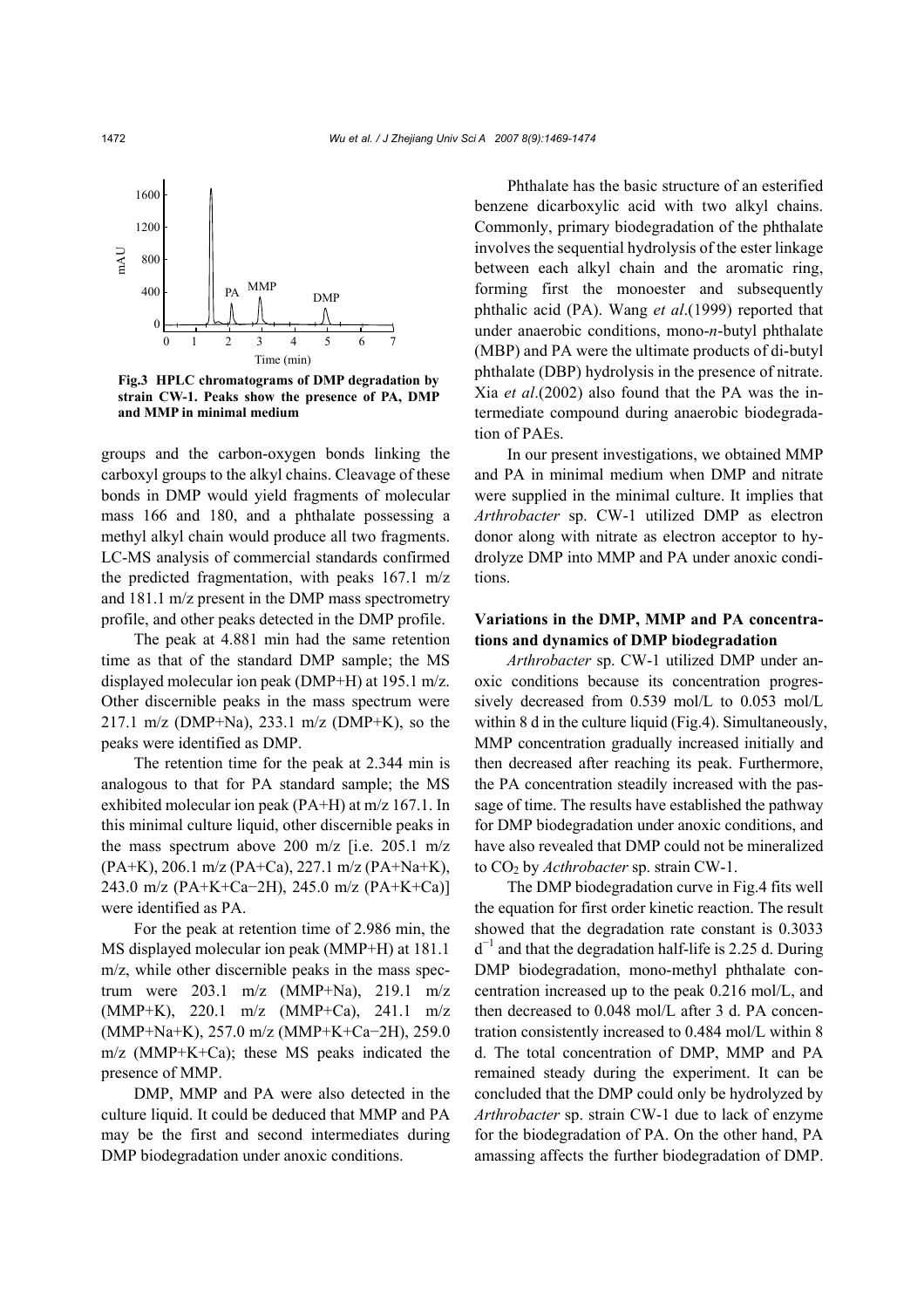The research results of Shen *et al*.(2004) also proved that DMP could not be biodegraded further while severing as the sole carbon source for accumulating PA. The overall conversion from DMP to PA could be described with sequential kinetic model:

$$
\text{DMP} \xrightarrow{k_1} \text{MMP} \xrightarrow{k_2} \text{PA}.
$$



**Fig.4 Variation of DMP, MMP and PA in the presence**

Differential rate equations for the sequential kinetic model can be constructed as follows:

$$
-d(DMP)/dt=k_1C_{\text{DMP}},
$$
  
d(MMP)/dt=-k\_1C\_{\text{DMP}}+k\_2C\_{\text{MMP}},  
d(PA)/dt=k\_2C\_{\text{PA}},

where  $C_{\text{DMP}}$  is DMP concentration (mol/L);  $C_{\text{MMP}}$  is MMP concentration (mol/L);  $C_{PA}$  is PA concentration (mol/L);  $k_1$ ,  $k_2$  are biodegradation constants.

The differential rate equations yield the following integral rate equations:

 $C_{\text{DMP}}$ =0.531e<sup>-0.315*t*</sup>,  $C_{\text{MMP}}$ =0.531e<sup>-0.315*t*</sup> -0.531e<sup>-0.63*t*</sup>, *C*PA=0.531−1.062e<sup>−</sup>0. 315*<sup>t</sup>* +0.531e<sup>−</sup>0.63*<sup>t</sup>* ,

where *t* is biodegradation time.

## **Variations in pH of the medium and growth of strain CW-1**

Since DMP cannot be mineralized completely in the absence of anoxic conditions, hence resulted in the PA accumulation in higher amounts in culture medium. This resulted in decreased pH value of growth medium from 7.13 to 6.40. Conversely, DMP

degradation in the presence of nitrate results in increased pH value due to PAEs mineralisation and the continual consumption of protons which contradicts the results of Chang *et al*.(2005). This variation in pH value might be due to incomplete biodegradation of DMP and the accumulation of PA.

The growth of a bacterial strain can be measured by using spectrophotometer at 600 nm absorbance, called as optical density or  $OD_{600}$ . Its initial  $OD_{600}$ value was 0.138. The growth rate remained steady throughout the experiment. This constant growth rate during the experiment implies that *Arthrobacter* sp. strain CW-1 could only hydrolyze DMP to PA, but could not utilize DMP as energy and carbon source to support its growth. The pH variations and growth rate for *Arthrobacter* sp. strain CW-1 during the biodegradation of DMP are shown in Fig.5.



**Fig.5 Variations in the pH of growth medium and growth rate (** $OD_{600}$ **)** 

## **DMP biodegradation pathways under anoxic conditions**

Although results suggest that MMP and PA are the ultimate products after treatment of CW-1 colonies utilizing DMP and nitrate under anoxic conditions, strain CW-1 failed to attack PA in the absence of oxygen; the PA could not be further mineralized. When enriched sludge was used as inoculum in our research, DMP could be mineralized to  $CO<sub>2</sub>$  while PA did not accumulate in the culture medium. The degradation pathways are in consistence with the results of previous studies (Wang *et al.*, 1999; Xia *et al*., 2002; Xu *et al*., 2005; Levén and Schnürer, 2005). Based on the discussion above, the possible DMP degradation pathway proposed for strain CW-1 under anoxic conditions is shown in Fig.6.